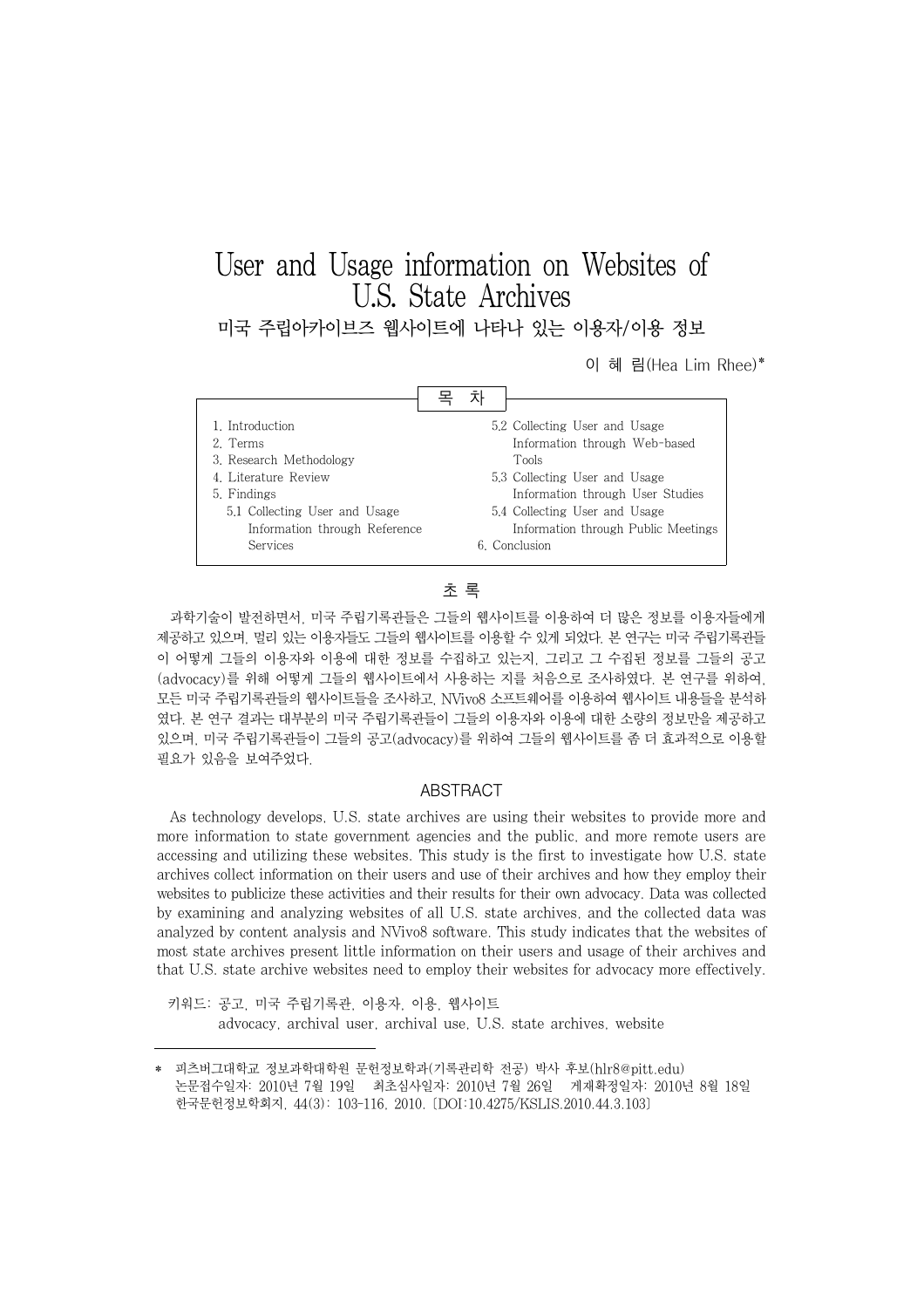## 1. Introduction

In the United States, all fifty states and the District of Columbia have their own state archives for public and government use. State archives have the responsibility to preserve and make available state records to protect the property and rights of citizens. Because state archives are funded by taxes, they should publicize their operations and services to justify their budget, refine their institutional missions, and promote their usage. To improve their operations and services, state archives need to understand their users and usage.

Archival researchers have been reporting the necessity of understanding archives users and archives use since the 1980s. However, the reports of the Statewide Historical Records Assessment and Planning Projects conducted in the 1980s claimed that state archives did not understand their users and that their holdings were underutilized(Weber 1984; Dearstyne 1987, 82-83).1) In addition, "the posture of state archives" toward their users was apparently passive in general(Bridges 1984, 8). William L. Joyce, a consultant to the Projects, warned of a cycle of poverty in the state archives community:

Lack of public understanding and regard leads to underfunding of historical records repositories and underutilization of their holdings. This process has a circular effect in that low use perpetuates low funding which prevents repositories from upgrading the management of their collections which might in turn increase their use(Joyce 1984, 39).

The "cycle of poverty" was also of concern to a national agenda for state government records programs proposed by the National Association of Government Archives and Records Administrators (NAGARA). This agenda pointed out underutilization of state records and strongly recommended the development of strategies for more effective advocacy and improvement of use. The NAGARA's agenda predicted that increased use would show the significance of state archives and justify their requests for necessary resources and facilities (NAGARA 1989, 2-4).

Today all state archives have websites that present a lot of information on their institutions

 <sup>1)</sup> Lisa B. Weber edited reports collected in the early stage of the projects, published as the book Documenting America: Assessing the condition of historical records in the States: Consultant reports presented at the conference of the National Historical Publications and Records Commission, Assessment and Reporting Grantees, Atlanta, Georgia, June 24-25, 1983, Weber. Atlanta, Ga.: NASARA in cooperation with NHPRC, 1984.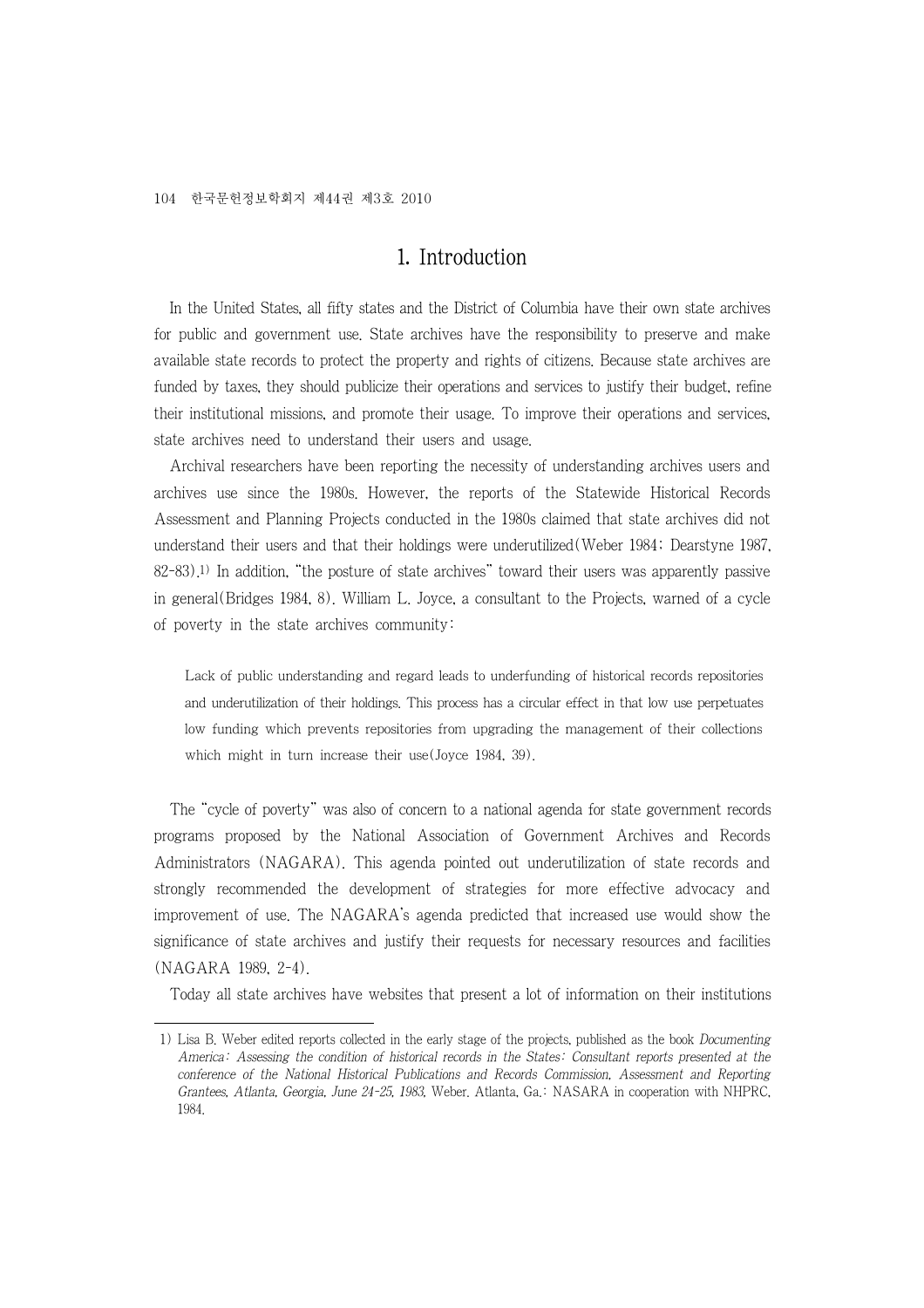and their states. They can be good tools for users. Websites of state archives also have digital collections, electronic documents, relevant links, and finding aids or an Online Public Access Catalog(OPAC). In addition, most state archives' websites provide some reference services, such as online reference requests and reproduction and microfilm ordering. Because of the readiness and convenience of information and remote reference services online, the number of remote users accessing the websites of state archives and contacting state archives by e-mail has increased very quickly.

State archives can also use their websites as a tool for advocacy and promotion. State archives can show their efforts to understand their users and use of their collections and to shape their services according to their users' needs. Also, with state governments currently suffering historically tight budgets, state archives need to show that their public funding benefits the public. State archives can use the collected information on users and usage of their archives as evidence to justify their operational budget. Despite the potential power of state archive websites for advocacy and outreach, there is no research on how state archives collect information on their users and usage and how they employ their websites to publicize this process and its results.

This study explores how U.S. state archives collect information on their users and usage in an effort to understand them. It also investigates how websites of state archives present these efforts and how they could be used for state archives' advocacy.

## 2. Terms

- ∙State Historical Records Advisory Board(SHRAB): A State Historical Records Advisory Board is appointed to each state and plays a chiefly advisory role for historical records planning in its state. Each SHRAB has a close relationship with its state archives in regard to protecting and preserving the state's historical records.
- ∙U.S. state archives: In this paper, U.S. state archives include the state archives of all fifty states and the District of Columbia.
- ∙User and usage information: This term is employed as a broad concept referring to any information related to users and their usage of state archives. This includes information on user types, the number of users, user information needs, and frequency of records use.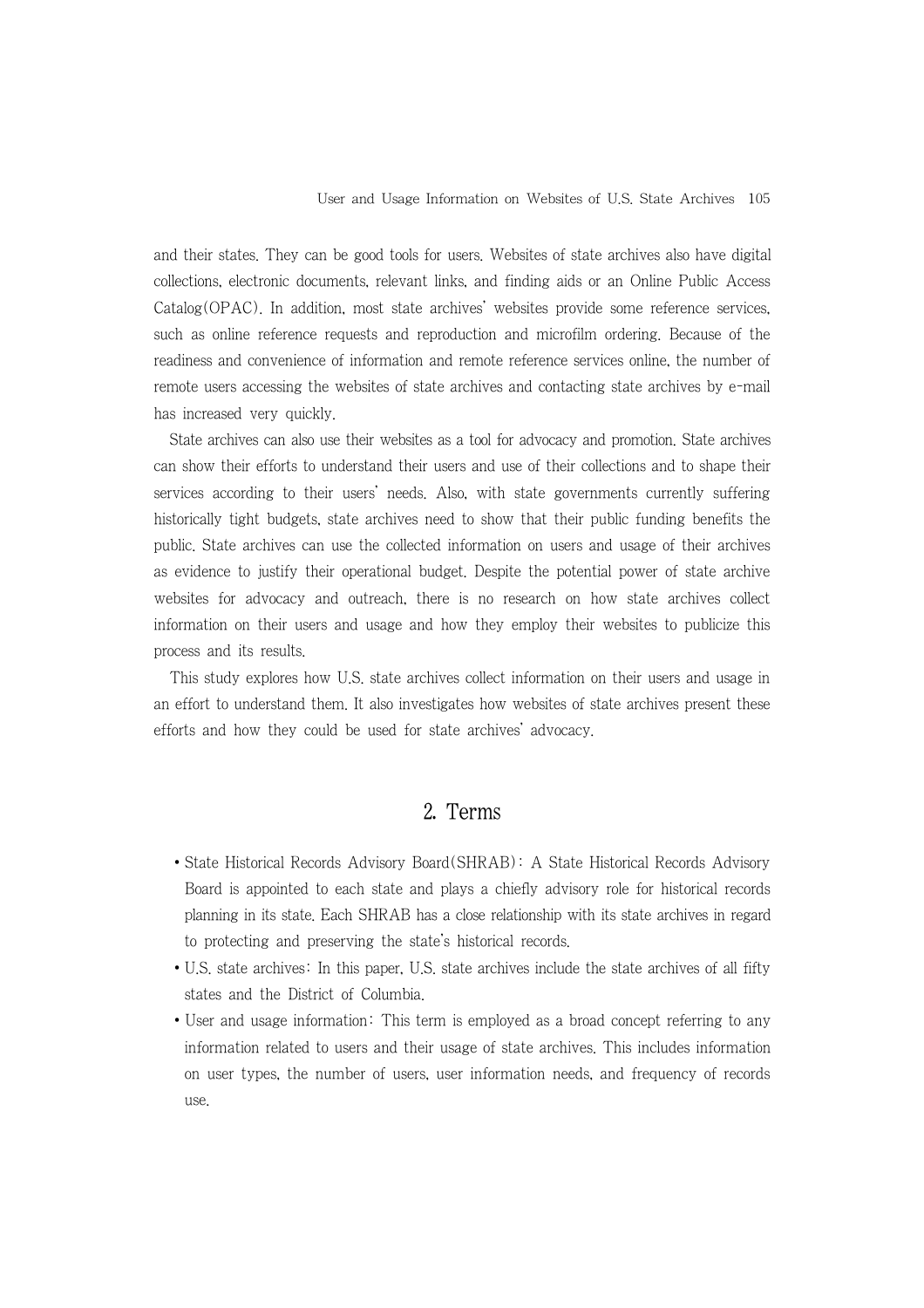## 3. Research Methodology

From October 23, 2009, through December 28, 2009, the author examined and analyzed the websites of all U.S. state archives listed in CoSA's Directory of State and Territorial Archives and Records Programs(Council of State Archives 2009).2) Furthermore, the author visited websites of other government agencies that linked to state archives' websites. These other websites were relevant to the study for two reasons. First, as a government entity, a state archives interacts with other government agencies that influence its roles, functions, practices, and projects. Second, because U.S. state archives are housed within their respective state governments in many different ways, their websites are also housed in many different places, as shown in CoSA's Directory of State and Territorial Archives and Records Programs.3) According to the 2007 CoSA report The State of State Records: A Status Report on State Archives and Records Management Programs in the United States, a state archives can be categorized 1) as an independent organization, 2) under the secretary of a state, 3) under a historical society, 4) under a state library, 5) under a department of administration, and 6) as "other"(Council of State Archives 2007). In addition, state archives and records management programs are joint in many states and split in others. This variety of state archives produces complicated links between the website of a state archives and the websites of related state agencies. However, several state archives' Web pages were inaccessible because they were under construction, had errors, or required permission to access.

As the author examined websites of state archives, she recorded how each archives collects its user and usage information and where that information is stored on those websites and other websites linked to them. The author copied and annotated the content(including text and images) about how the archives collect their user and usage information, and she downloaded relevant electronic documents. This work resulted in a 500-page Microsoft Word file.

For data analysis, the author employed NVivo8 qualitative data analysis software. She divided the single 500-page document into 51 files(one for each state archives), imported the files into NVivo8, and made them case files. Key concepts extracted from the collected data were represented as free nodes and tree nodes in a coding structure. The author did coding with imported files, and the coding structure continuously evolved as data analysis progressed.

 <sup>2)</sup> Note that some state archives have changed their website address since this study was conducted.

 <sup>3) &</sup>lt;http://www.statearchivists.org/states.htm>.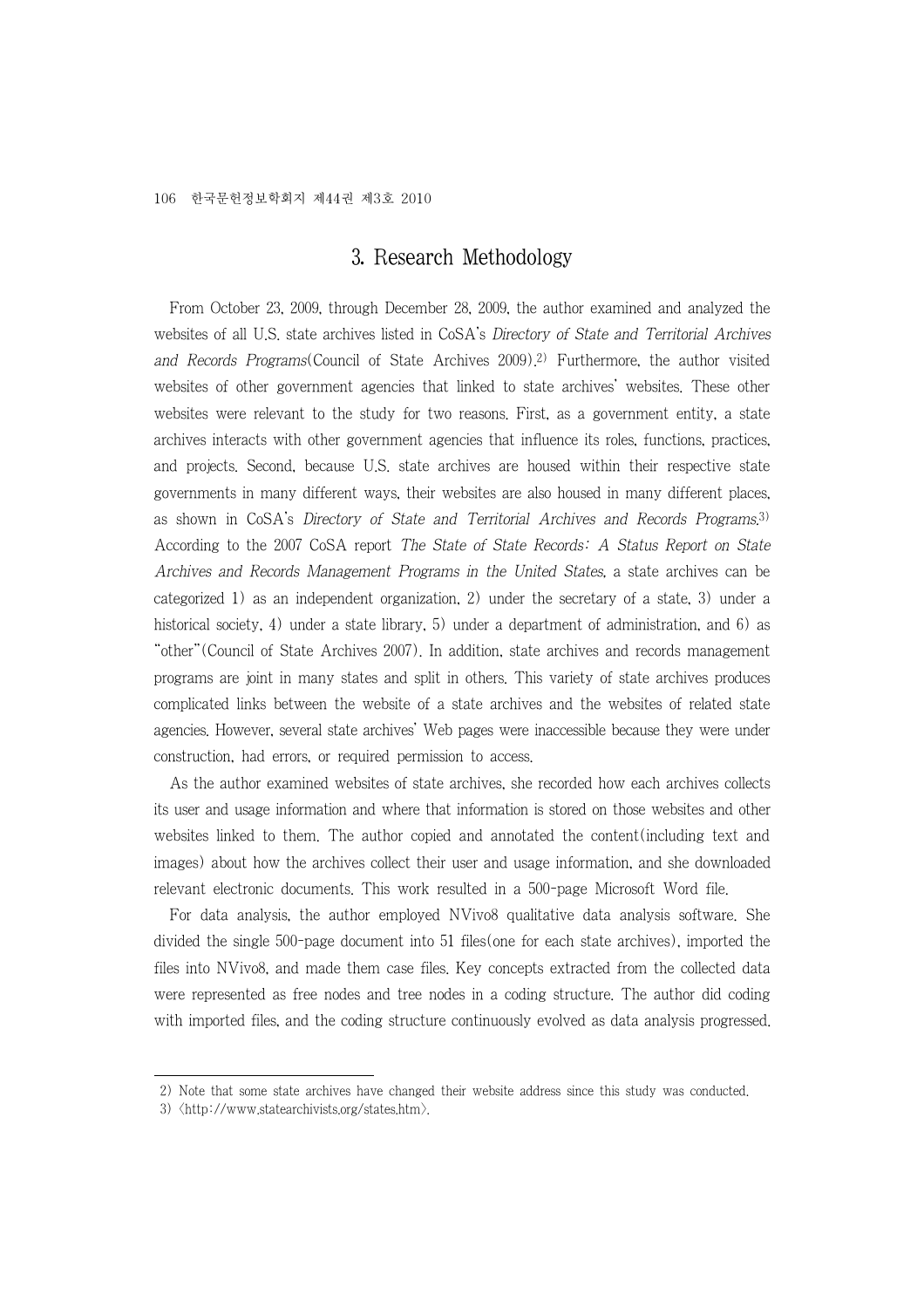User and Usage Information on Websites of U.S. State Archives 107

## 4. Literature Review

There is little literature describing users, usage, and the collection of user and usage information in state archives. Almost all of the existing literature was written based on state archivists' impressionistic experiences. Nationwide surveys investigating state archives since the 1960s do indicate that, as time passes, more state archives keep statistics about users and use ― at least who uses their archives and their methods of access(e.g., visit, telephone, fax, and e-mail). For example, Ernst Posner's survey reports that few state archives categorized types of users in the 1960s(Posner 1964, 333). The reports of the Statewide Historical Records Assessment and Planning Projects in the 1980s show that a number of state archives kept annual reference service statistics on numbers of users. However, most of those archives did not "interpret the numbers or attempt to draw conclusions about or report on their significance"(Dearstyne 1987, 78-79). Those reports also indicate that some state archives conducted user surveys(Bridges 1984, 8). The FY2004 CoSA survey to all state archives indicates that almost all state archives collected information on the types of their users and use of their holdings and kept statistics on the numbers of users and uses(Council of State Archives 2007b).

The reports of the Statewide Historical Records Assessment and Planning Projects and the FY2004 CoSA survey show a tendency toward slight diversification of user groups. Although those reports show genealogists as a dominant user group, they report genealogist usage in different proportions. While the findings of the Statewide Historical Records Assessment and Planning Projects report that the percentage of genealogists is far greater than the total percentage of the other user groups combined, the FY2004 CoSA survey reports that the same proportion does not apply in many states(Bridges 1984, 8; Council of State Archives 2007b).

Even though the percentage of genealogists among all users has decreased in the 2000s compared to the 1980s, the FY2004 CoSA survey indicates that state archives' holdings are still used for limited purposes by limited user groups. It shows that the primary use of state archives' holdings is for genealogy in most states, for state government administration in five states, for property and legal research in four states, and equally for genealogy and property and legal research in one state. Genealogy and state government administration together make up a large percentage of use in each state.<sup>4)</sup> This fact implies that state archives need to be

 <sup>4)</sup> See Council of State Archives. Profiles of state archives and records management programs. This profile is a supplement of the CoSA's 2007 report, Council of State Archives, 2007. The state of state records: A status report on state archives and records management programs in the United States, Iowa City,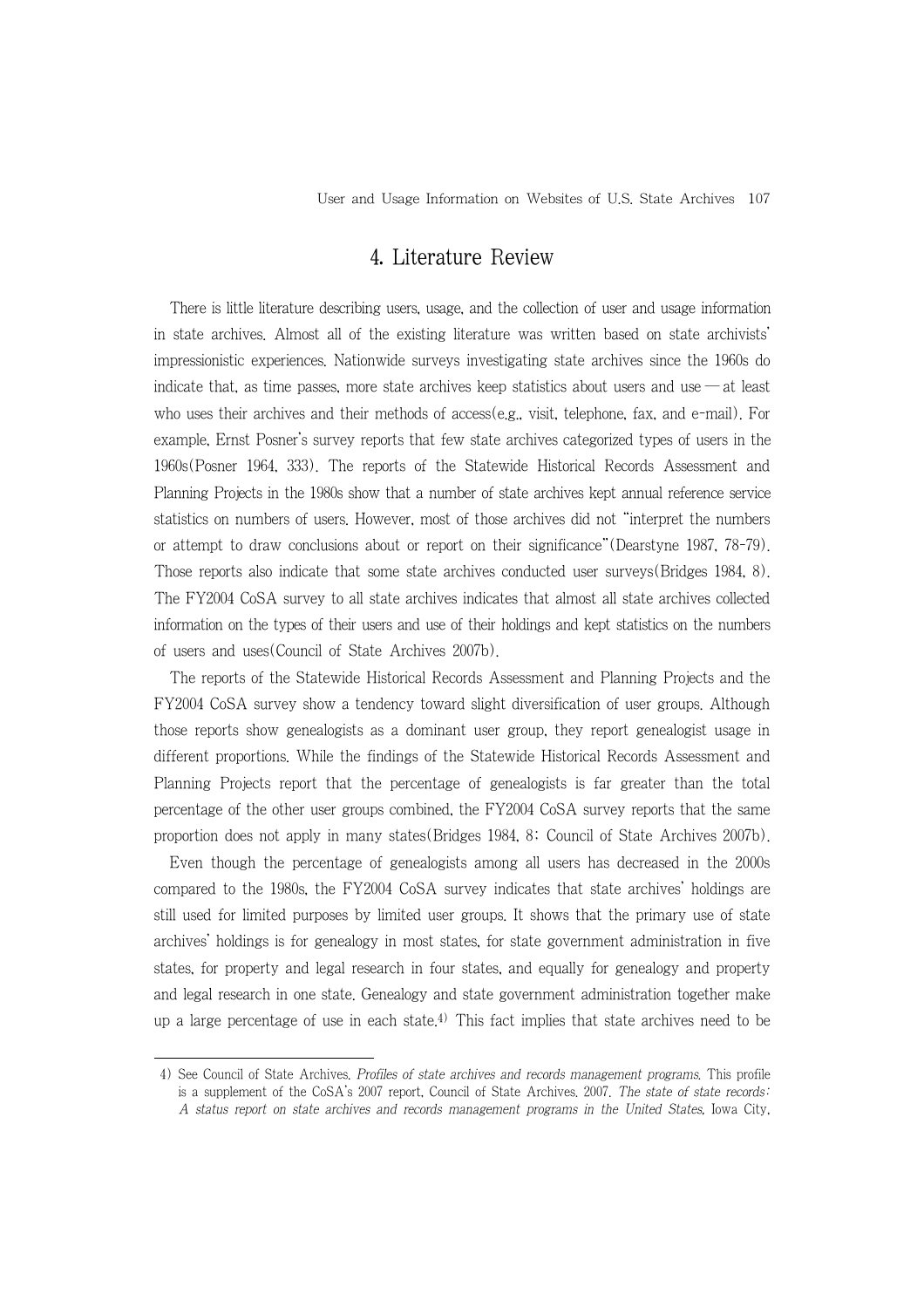more active in courting more diverse user groups who might benefit from utilizing their archives.

The 2007 CoSA report describes changing user access to and use of records in state archives by demonstrating and comparing statistical data collected in its 1994, 2004, and 2006 surveys (Council of State Archives  $2007a$ ).<sup>5)</sup> They indicate that most surveyed state archives collect the number of users and uses. However, the 2007 CoSA report does not more specifically describe the collected information or how it is collected. Moreover, it is not known whether or not state archives analyze the collected information.

Using the results of the 2007 CoSA report, CoSA's Blue Ribbon Panel gave useful, if not thorough, recommendations for improving user studies in state archives(Council of State Archivists. Blue Ribbon Panel 2007).6) The panel recommended developing methods to collect information about in-person users, Web users, and potential users; collecting reliable statistics on website usage and investigating qualitatively the types of Web users and their reasons for using the websites; and investigating user satisfaction via user surveys, focus groups, and marketing plans. It is noteworthy that the panel recommended the examination of how to serve specific groups better(" $K - 12$  students and their teachers," "professional historians," "faculty and students in other scholarly disciplines," and "other nonscholarly special interest communities who care about history") to improve the user base of state archives(Council of State Archivists. Blue Ribbon Panel 2007, 8-9). This seems to emphasize the need for state archives to exercise proactively their responsibility to serve users other than government officials.

The changing access tools to and use of state archives has stimulated new research topics and methods for investigating state archives' users and usage. For example, a few state archives started collecting information about their own website usage. According to the 2007 CoSA report, fewer than half of the archives surveyed retain statistics on their website usage(CoSA

Iowa: Council of State Archivists.

 <sup>5)</sup> The State of State Records report contains several tables related to this issue, including "numbers of requests received for information about or to use archival records in reporting period, FY 2006," "number of requests for information about and/or access to archival holdings received by state archives through 'person-to-person' contact, i.e., surface mail, e-mail, telephone, in-person, during 1994, 2004, and 2006," "comparison of website activity for states reporting in both FY2004 and FY2006," and "estimates of the percentage of total usage of government records holdings, by purpose, FY2004."

 <sup>6)</sup> The CoSA convened a Blue Ribbon Panel to "consider the results of its surveys of state archives and records management programs and make recommendations on how to improve the management, preservation, and use of state government records." It selected the panel members to "represent the primary constituents and partners of state archives and records management programs nationwide." Council of State Archivists. Blue Ribbon Panel, 2007, Report of the Blue Ribbon Panel: A supplement to the state of state records; A status report on state archives and records management programs in the United States, Iowa City, Iowa: Council of State Archivists, 1.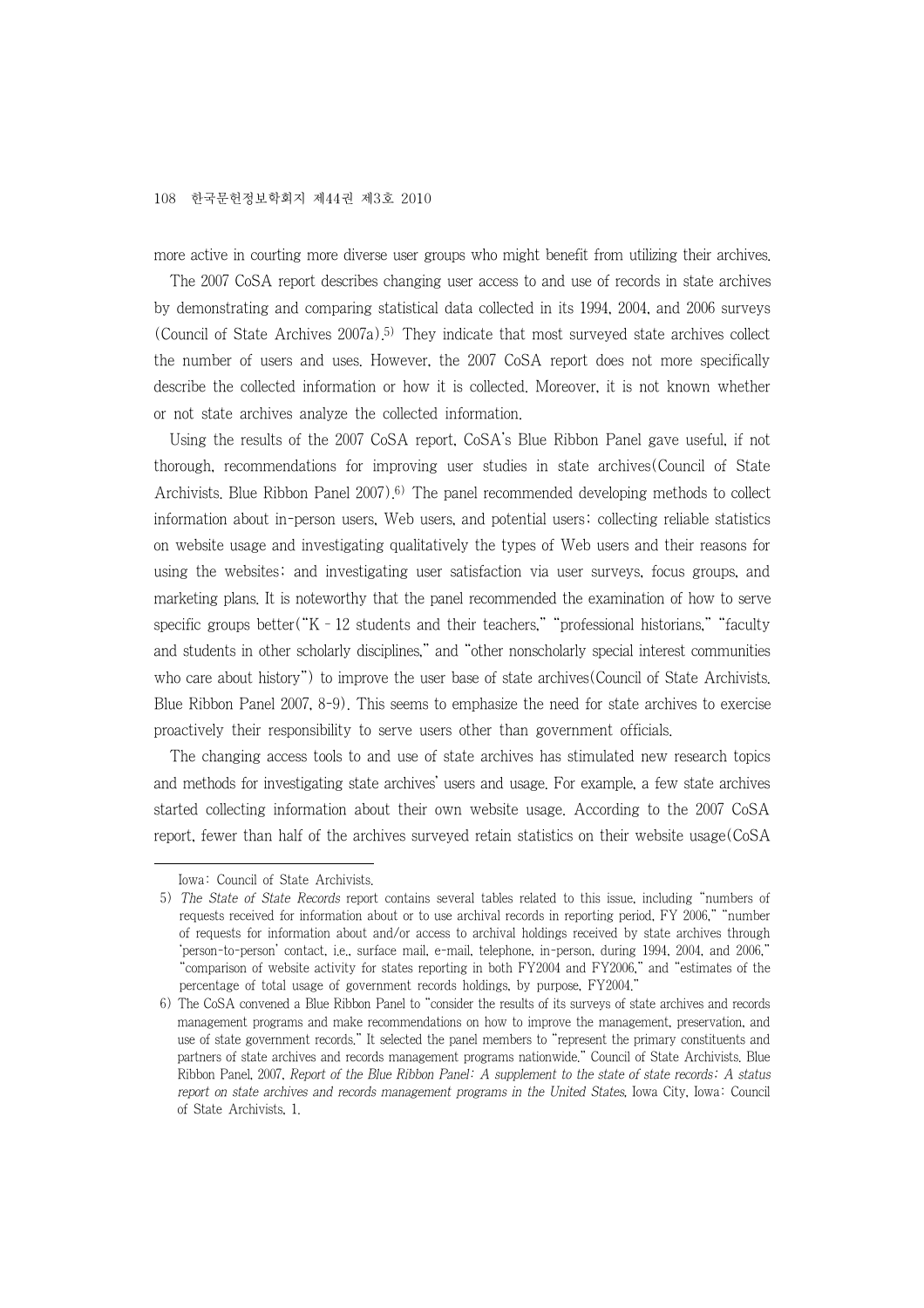2007a, 34). The case of the Oregon State Archives highlights the necessity and the benefit of investigating archives' website usage. By analyzing its website logs, the archives identified the purposes of their online users, who got the majority of their archival information from the website, and their preferred forms of information sources. Moreover, this data on increased use was employed to request resources(Turnbaugh 1997, 189). As can be seen in this literature review, outside of  $\cos A$ 's surveys — and even they do not provide much detail — there is little literature describing how state archives collect their user and usage information and utilize their websites.

## 5. Findings

State archives' websites indicate that state archives generally collect user and usage information by one or more of three main approaches: reference services, Web-based tools, and user studies. They also indicate that State Historical Records Advisory Boards(SHRABs) investigate historical records users and hold public meetings by themselves or with their state archives.

#### 5.1 Collecting User and Usage Information through Reference Services

The websites of almost all state archives indicate directly or indirectly that their state archives collect user and usage information through reference service forms(e.g., registration forms, reference research forms, duplication order forms, and call slips). By employing those forms, many state archives can collect and record basic user and usage information including names and contact information(e.g., address and telephone number), the number of users, the number of records used, the number of reference requests, the number of served reference questions, and the number of rolls of microfilm used. The numbers on users and uses are kept as statistics.

The websites of a few state archives(e.g., Michigan, New Mexico, Oregon, Vermont, and Washington) indicate that their state archives analyze collected data on users and uses beyond just raw numbers. For instance, the online document Michigan Historical Center 2004 Annual Report indicates that the Archives of Michigan collects and analyzes information on users and use with respect to reference services(Michigan Historical Center 2005). This document briefly reports who users were, how many users were served on-site or off-site, and what records they used and why. However, little is written about how this archives gained that information.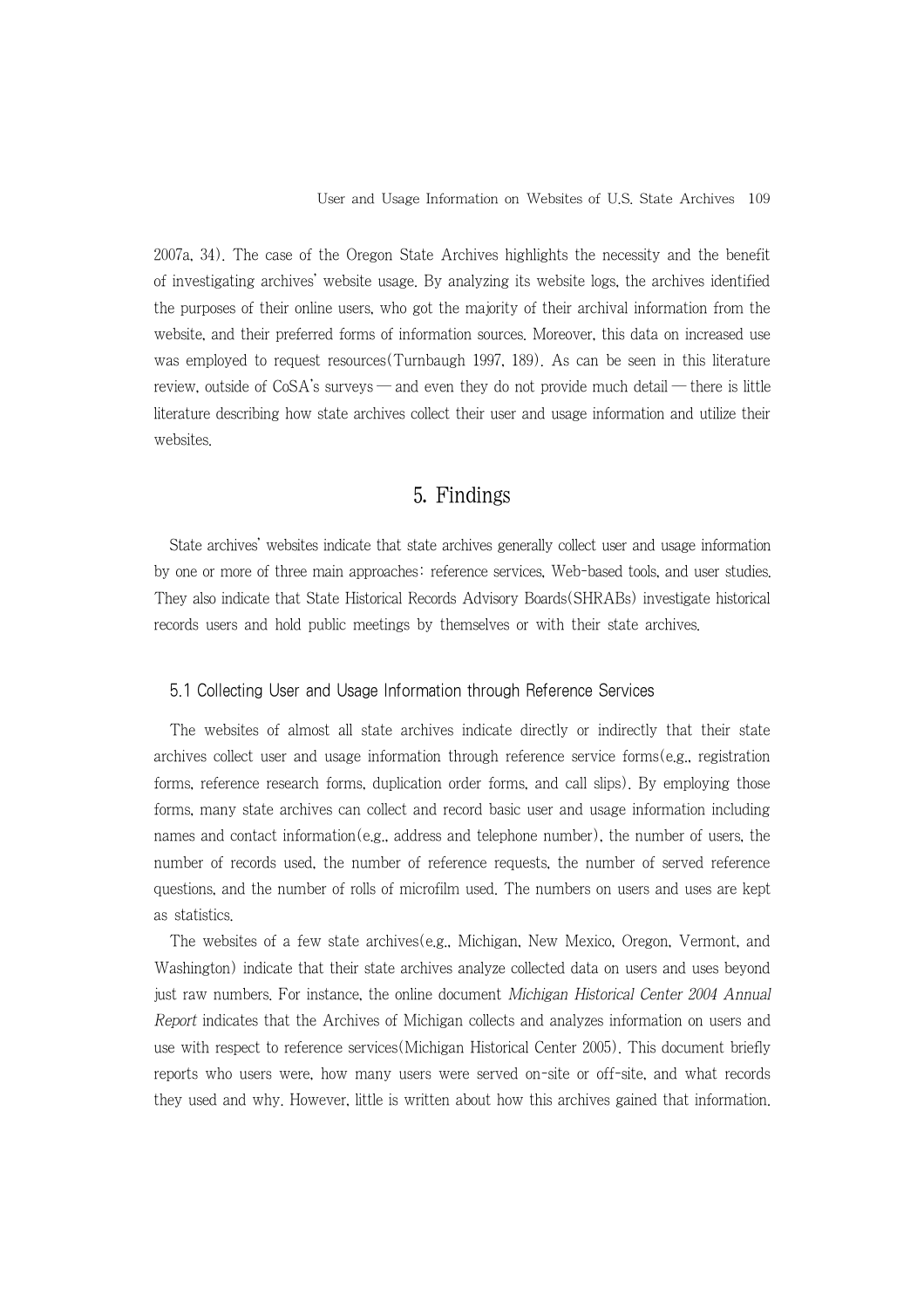The "Usage levels and patterns" Web page of the Oregon State Archives indicates that this archives analyzes uses and use patterns via statistics on research requests, including walk-in, mail, telephone, and e-mail requests. It also presents a chart showing "the growth in the total annual number of research requests from 1990 to 2000" and explains the factors that caused the growth.7)

The collection of some user and usage information by many state archives is indicated by policies and rules for using archives or reading room guidelines(e.g., Iowa, Kentucky, Massachusetts, and Oklahoma), newsletters of state archives(e.g., The Archivists' Bulldog: Newsletter of the Maryland State Archives), and annual reports of state archives and SHRABs(e.g., Arizona, Kentucky, and Vermont). In particular, some state archives employ the numbers of users, uses, and requests as "performance indicators," particularly service performance, in their annual reports. For instance, online annual reports from 2004 to 2009 indicate that the Vermont State Archives and Records Administration(VSARA) observed and analyzed requests and uses in order to measure its performance.8)

Websites of most state archives do not indicate how or if state archives apply user and usage information collected through reference services to their archival programs and practices. The VSARA is the exception. The online annual report The Vermont State Archives Annual Report January 30, 2004 describes how Howard Dean's presidential campaign influenced the VSARA.9) The next year's annual report Vermont Secretary of State Office of Vermont State Archives: Second Annual Report on Archival Records Management used this evidence to demonstrate an increase in use and a lack of research space in the state archives facility.10)

#### 5.2 Collecting User and Usage Information through Web-based Tools

The websites of many state archives(e.g., Arizona, Kentucky, South Carolina, and Washington) show that their archives collect and keep some user and usage information through Web-based tools. The information includes the number of hits on a state archives' website, uses of state digital archives, and users' comments. For instance, the Kentucky Department for Libraries and Archives'(KDLA) 2004-2005 and 2006-2007 annual reports indicate that the KDLA

 <sup>7) &</sup>lt;http://www.sos.state.or.us/archives/tour/storageusage.html>.

 <sup>8) &</sup>lt;http://vermont-archives.org/publications/annual/index.htm>.

 <sup>9) &</sup>lt;http://vermont-archives.org/publications/annual/pdf/1stAnnualReport.pdf>.

<sup>10) &</sup>lt;http://vermont-archives.org/publications/annual/pdf/2ndAnnualReport.pdf>.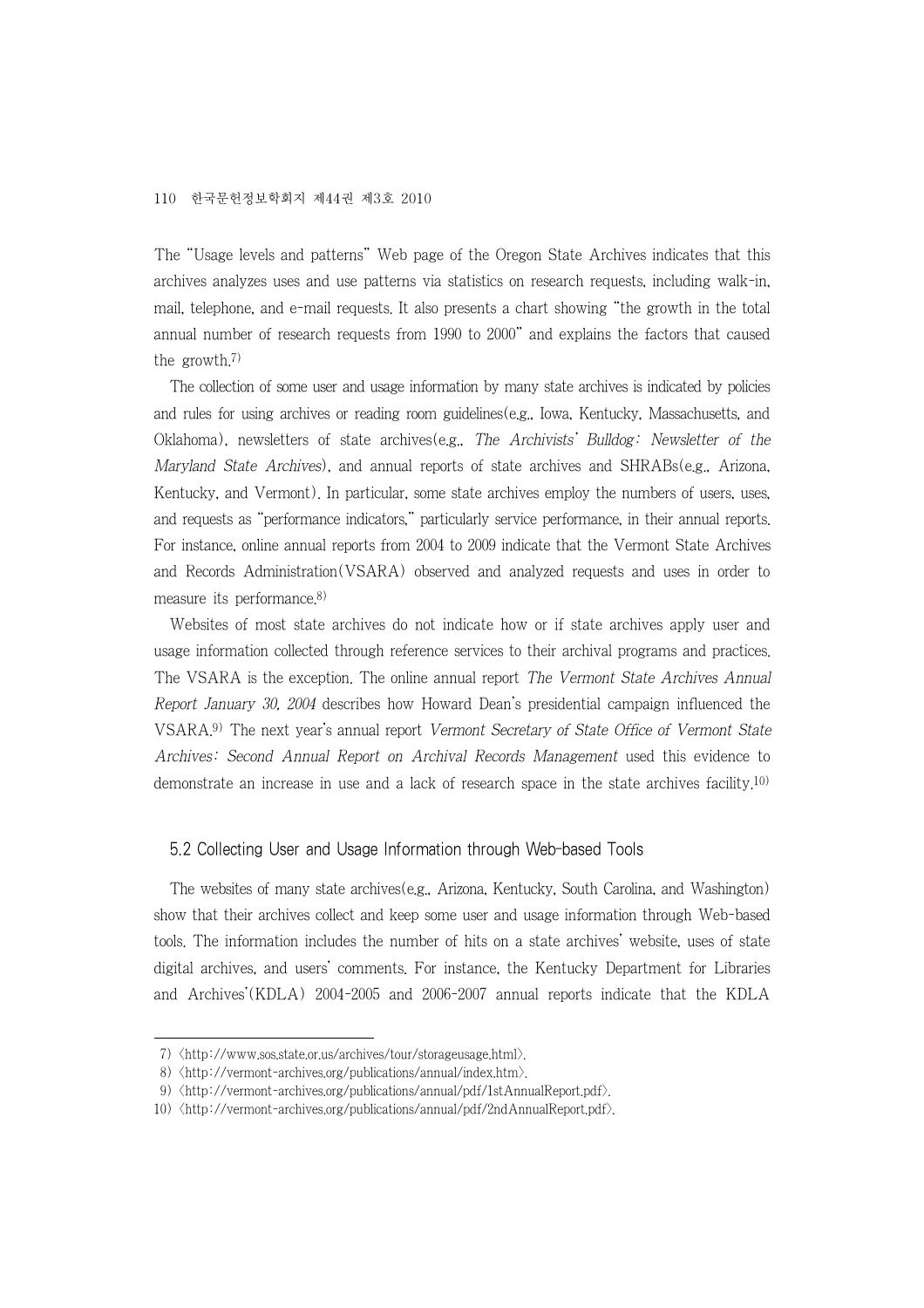investigated its website usage. Those annual reports present the number of KDLA's homepage hits.<sup>11)</sup> The online document KDLA's 2004-2005 Annual Report presents the most often used online resources. In South Carolina, the "Comments" in the  $On$ -line Records Index Web page links to an Outlook email message sent to the South Carolina Department of Archives and History(SCDAH).12)

#### 5.3 Collecting User and Usage Information through User Studies

Websites of five state archives(Alabama, Delaware, Maryland, New Mexico, and South Carolina) indicate that these archives conducted user studies. Those websites provide brief information about the purposes, methods, and/or results of their user studies. The purposes of the user studies mentioned are to develop a future plan for the state archives(Alabama and South Carolina); to assess the services of the state archives(Delaware and New Mexico); to assess a specific online index, to improve the index, and to seek additional funding for the index(South Carolina); and to assess the website of the state archives(Maryland). The SCDAH also conducted user studies to help the South Carolina State Historical Records Advisory Board(SC SHRAB) develop its new strategic plan.

All five state archives conducting user studies(Alabama, Delaware, Maryland, New Mexico, and South Carolina) employed a paper-based survey and/or a Web-based survey. The SCDAH also conducted a focus group session with its reference room researchers as well as on-site and online surveys of its reference room researchers.

When a state archives conducts its own user studies, the target population is usually all users of just that state archives(as in Maryland, New Mexico, and South Carolina). However, the Alabama Department of Archives and History(ADAH) conducted surveys of the Alabama historical records repositories' users and the repository's staff. The Delaware Public Archives seems to survey only government officials, not the whole group of public users.

On websites of five state archives, the majority of information on user studies is contained in downloadable electronic documents such as publications of state archives(e.g., Technical Bulletin: The Florida Bureau of Archives and Records Management),<sup>13)</sup> SHRAB reports(e.g.,

<sup>11) &</sup>lt;http://www.kdla.ky.gov/AR05.htm>; < http://www.kdla.ky.gov/ar.pdf>.

<sup>12) &</sup>lt;http://www.archivesindex.sc.gov/>.

<sup>13) &</sup>lt;http://dlis.dos.state.fl.us/barm/techbull/Jan-Mar99.PDF>.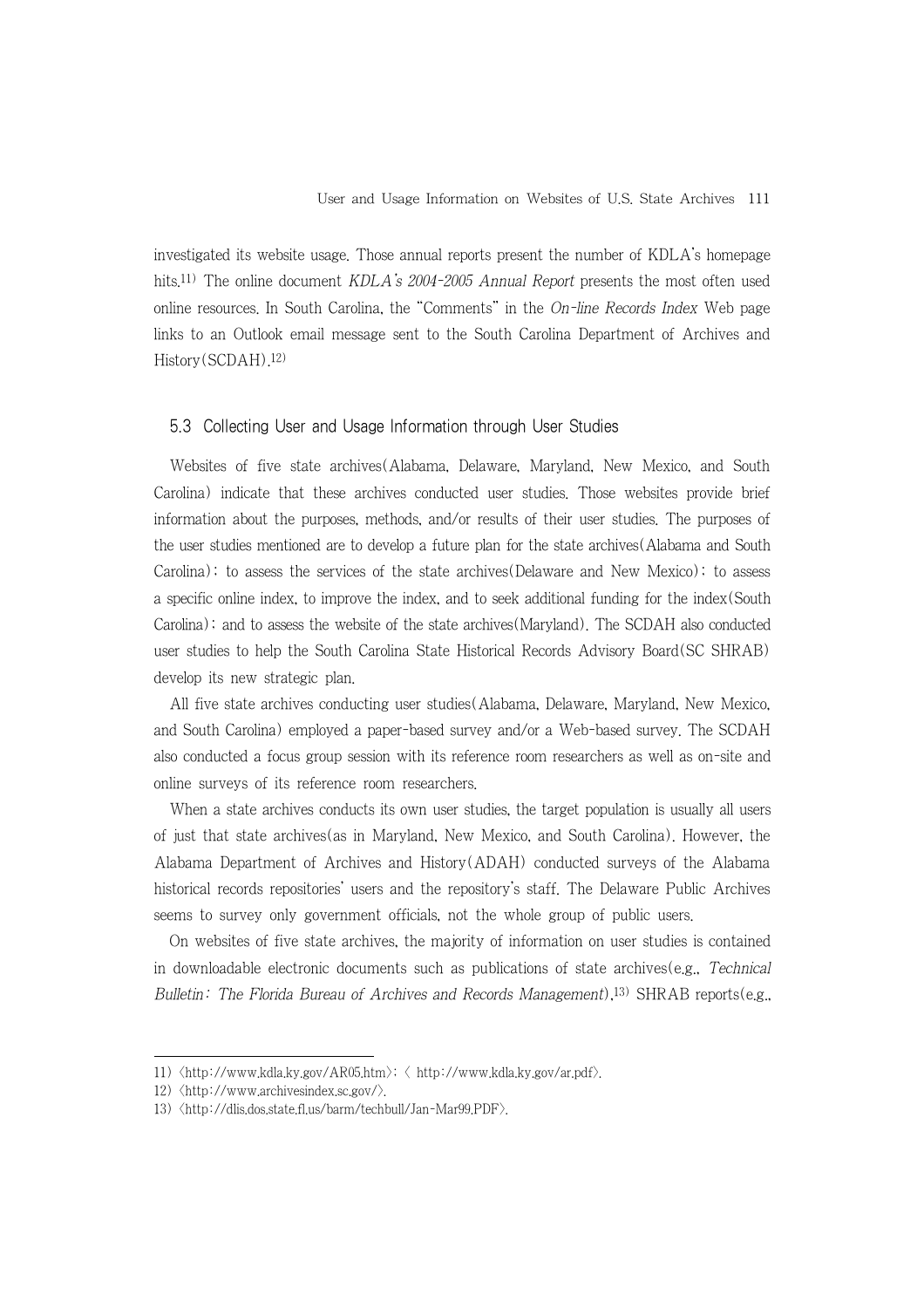Plan for Preserving Alabama's Historical Records 2008),<sup>14)</sup> and meeting minutes(e.g., Minutes of the Alabama Historical Records Advisory Board February 21, 2007).15) Also, four state archives(Alabama, Delaware, Maryland, and South Carolina) display their online survey forms on their websites. For example,  $\langle$ Figure 1 $\rangle$  and  $\langle$ Figure 2 $\rangle$  show online surveys of the Maryland State Archives and the Delaware Public Archives, respectively.16) The online surveys are simple and ask a small number of questions. The Maryland State Archives' online survey  $\langle$ Figure 1 $\rangle$  asks users' opinions about the website, and the Delaware Public Archives' online survey  $\langle$ Figure 2 $\rangle$  asks about the quality of service of the archives' Government Services Team.



<Figure 1> An online survey on the website of the Maryland State Archives

<sup>14) &</sup>lt;http://www.archives.state.al.us/hrb/stratplanfinal.pdf>.

<sup>15) &</sup>lt;http://www.archives.state.al.us/hrb/feb07.pdf>.

<sup>16)</sup> Source of <Figure 1>: Maryland State Archives. "Maryland State Archives Tell Us What You Think About Our Website!" Web page. [online]. [cited 2010. 07. 08]. <http://census.mdarchives.state.md.us/msa/homepage/feedback/cfm/dsp\_feedback.cfm>. Source of <Figure 2>: Delaware Public Archives. "Striving for excellence" Web page. [online]. [cited 2010. 07. 08].  $\langle$ http://smu.archives.delaware.gov/cgi-bin/mail.php?gov\_survey $\rangle$ .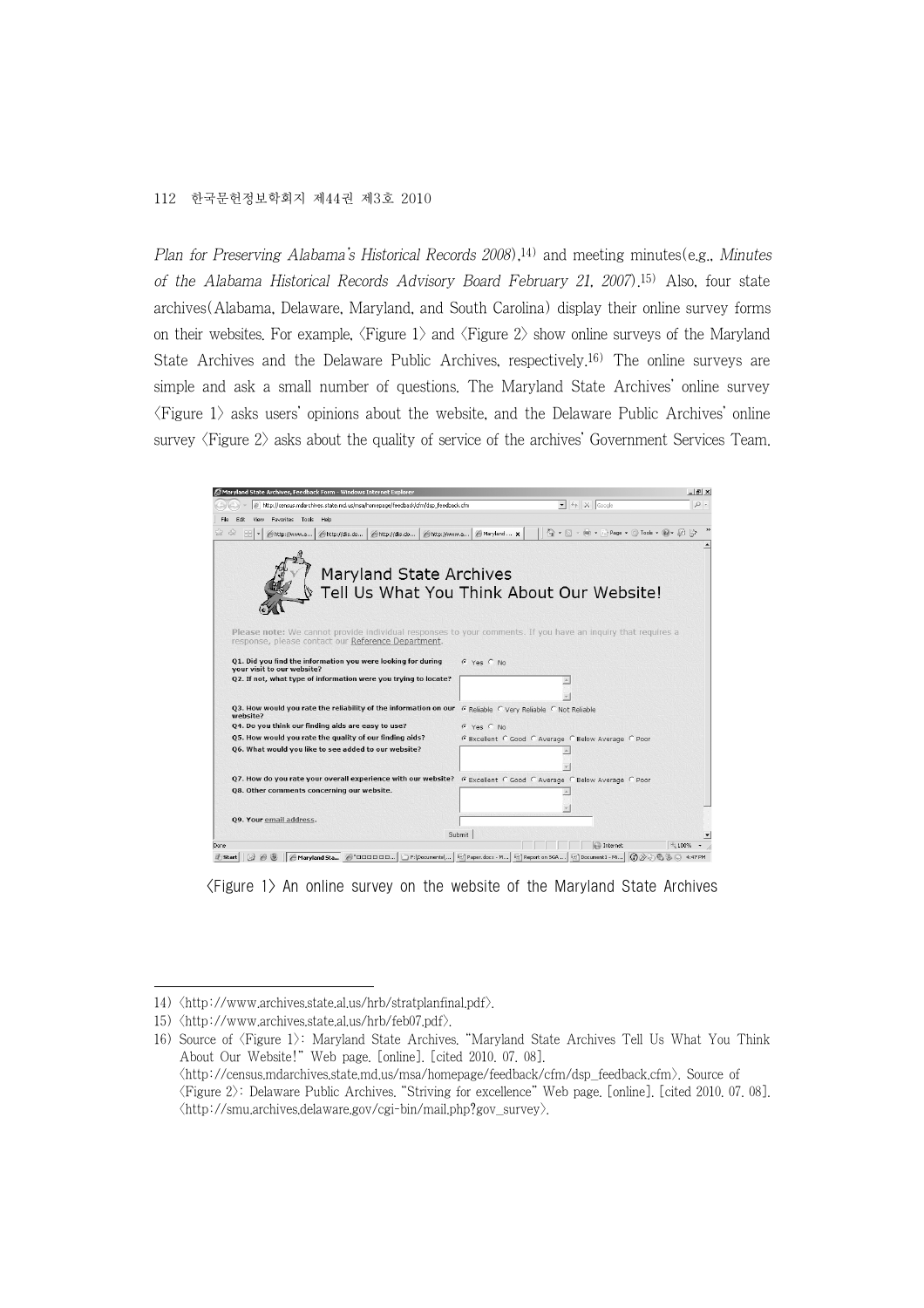User and Usage Information on Websites of U.S. State Archives 113

|                                                                                               | http://smu.archives.delaware.gov/cgi-bin/mail.php?gov_survey                              |                                                                                                                                                                                                           |                                                           |
|-----------------------------------------------------------------------------------------------|-------------------------------------------------------------------------------------------|-----------------------------------------------------------------------------------------------------------------------------------------------------------------------------------------------------------|-----------------------------------------------------------|
|                                                                                               |                                                                                           | $\blacktriangleright$ $\blacktriangleright$ $\blacktriangleright$ $\blacktriangleright$ $\blacktriangleright$ $\blacktriangleright$ $\blacktriangleright$ $\triangleleft$ $\triangleleft$ $\triangleleft$ | $\rho$ .                                                  |
| File<br>Edit View Favorites Tools Help                                                        |                                                                                           |                                                                                                                                                                                                           | 動                                                         |
| 点<br>(iii) Government Services Survey<br><u>veyarınen vi yiatezz velawaret uyilç Arçınver</u> |                                                                                           |                                                                                                                                                                                                           | $\rightarrow$<br>个 · 同 · 雨 · ☆ Page · ◎ Tools · ◎ · @ · ② |
|                                                                                               |                                                                                           |                                                                                                                                                                                                           |                                                           |
| HOME                                                                                          | <b>STRIVING FOR EXCELLENCE</b>                                                            |                                                                                                                                                                                                           |                                                           |
| About Agency<br>Director's Letter                                                             |                                                                                           |                                                                                                                                                                                                           |                                                           |
| Newsroom                                                                                      |                                                                                           | Please rate the quality of service you have received from the Government Services Team at the Delaware Public Archives. Your input will                                                                   |                                                           |
| Programs                                                                                      |                                                                                           | help us to ensure our quality of service meets or exceeds your expectations. Thank you for taking the time to respond.                                                                                    |                                                           |
| <b>PublicForms</b>                                                                            |                                                                                           |                                                                                                                                                                                                           |                                                           |
| FAOs                                                                                          | Name:                                                                                     |                                                                                                                                                                                                           |                                                           |
| Employment                                                                                    |                                                                                           |                                                                                                                                                                                                           |                                                           |
| Related Links                                                                                 | The quality of records management consultation/services you received was:                 |                                                                                                                                                                                                           |                                                           |
| Contact Information                                                                           |                                                                                           |                                                                                                                                                                                                           |                                                           |
| Office Location                                                                               | C Excellent oCud Fair ICur<br>- 0                                                         |                                                                                                                                                                                                           |                                                           |
| Agency Site Map                                                                               |                                                                                           |                                                                                                                                                                                                           |                                                           |
|                                                                                               | The handling of your requests in a timely manner was:                                     |                                                                                                                                                                                                           |                                                           |
| <b>SERVICES</b>                                                                               | C Excellent GCod Fair ICor<br>$\circ$                                                     |                                                                                                                                                                                                           |                                                           |
| PublicFinding Aids<br>For Government                                                          |                                                                                           |                                                                                                                                                                                                           |                                                           |
| Public Programs                                                                               | Your records analyst's ability to communicate information effectively was:                |                                                                                                                                                                                                           |                                                           |
| <b>Historical Markers</b>                                                                     |                                                                                           |                                                                                                                                                                                                           |                                                           |
| Digital Archives                                                                              | C Excellent oCud Fair ICor<br>- 0                                                         |                                                                                                                                                                                                           |                                                           |
|                                                                                               |                                                                                           |                                                                                                                                                                                                           |                                                           |
| <b>INFORMATION</b>                                                                            |                                                                                           | Your records analyst's knowledge of records management issues and solutions was:                                                                                                                          |                                                           |
| Archived Sites                                                                                | C Excellent GCod Fair ICor<br>$\circ$                                                     |                                                                                                                                                                                                           |                                                           |
| Records Availability                                                                          |                                                                                           |                                                                                                                                                                                                           |                                                           |
| Requesting Records                                                                            | Your overall satisfaction with our service was:                                           |                                                                                                                                                                                                           |                                                           |
| Rules and Regulations                                                                         |                                                                                           |                                                                                                                                                                                                           |                                                           |
| Friends of the DPA                                                                            | C Excellent oCad Fair (Car. C)                                                            |                                                                                                                                                                                                           |                                                           |
| This Day In Delaware                                                                          |                                                                                           |                                                                                                                                                                                                           |                                                           |
|                                                                                               |                                                                                           |                                                                                                                                                                                                           |                                                           |
|                                                                                               | Other Comments:                                                                           |                                                                                                                                                                                                           |                                                           |
|                                                                                               |                                                                                           | $\blacktriangle$                                                                                                                                                                                          |                                                           |
|                                                                                               |                                                                                           |                                                                                                                                                                                                           |                                                           |
|                                                                                               |                                                                                           |                                                                                                                                                                                                           |                                                           |
|                                                                                               |                                                                                           |                                                                                                                                                                                                           |                                                           |
|                                                                                               |                                                                                           |                                                                                                                                                                                                           |                                                           |
|                                                                                               |                                                                                           |                                                                                                                                                                                                           |                                                           |
|                                                                                               |                                                                                           |                                                                                                                                                                                                           |                                                           |
|                                                                                               |                                                                                           |                                                                                                                                                                                                           |                                                           |
|                                                                                               |                                                                                           |                                                                                                                                                                                                           |                                                           |
|                                                                                               |                                                                                           |                                                                                                                                                                                                           |                                                           |
|                                                                                               |                                                                                           |                                                                                                                                                                                                           |                                                           |
|                                                                                               |                                                                                           |                                                                                                                                                                                                           |                                                           |
|                                                                                               | Email Address:                                                                            |                                                                                                                                                                                                           |                                                           |
| Done                                                                                          |                                                                                           | <b>D</b> Internet                                                                                                                                                                                         | 电 90%                                                     |
|                                                                                               | Gistart   @ @   DE:\Documents\My docum   @ Paper.docx - Microsoft   @ Government Services |                                                                                                                                                                                                           | □ ① ◇ Jh @ 多 1:23 PM                                      |

<Figure 2> An online survey on the website of the Delaware Public Archives

Websites of state archives in Alabama, New Mexico, and South Carolina present results of their user studies. For the SC SHRAB's strategic planning project, 1998-2000, the SCDAH staff surveyed reference room patrons in August 1999. The survey results appear on the "Reference Room Patron Survey Results" Web page.17) To develop the SC SHRAB's strategic plan for 2007-2012, the SCDAH held a focus group session with reference room researchers in March 2006, and it conducted on-site and online surveys with reference room researchers. The "Researchers Focus Group Results, Department of Archives and History, 3/24/06" Web page presents the results of the focus group session.18) The "Research Room Survey April 2006" and the "Survey of Online Records Index Users 4/07/06 through 5/05/06" Web pages show the results of the surveys.<sup>19)</sup> In Alabama, the online document Plan for Preserving Alabama's Historical Records 2008 provides the results of surveys and a future plan based on the survey results.20) The New Mexico Commission of Public Records' online annual reports, fiscal year

<sup>17) &</sup>lt;http://www.state.sc.us/scdah/shrab/refroomsrvy.htm>.

<sup>18) &</sup>lt;http://www.state.sc.us/scdah/researchfocus.htm>.

<sup>19) &</sup>lt;http://www.state.sc.us/scdah/onlineindexsurvey.htm>.

<sup>20)</sup>  $\langle$ http://www.archives.state.al.us/hrb/stratplanfinal.pdf $\rangle$ .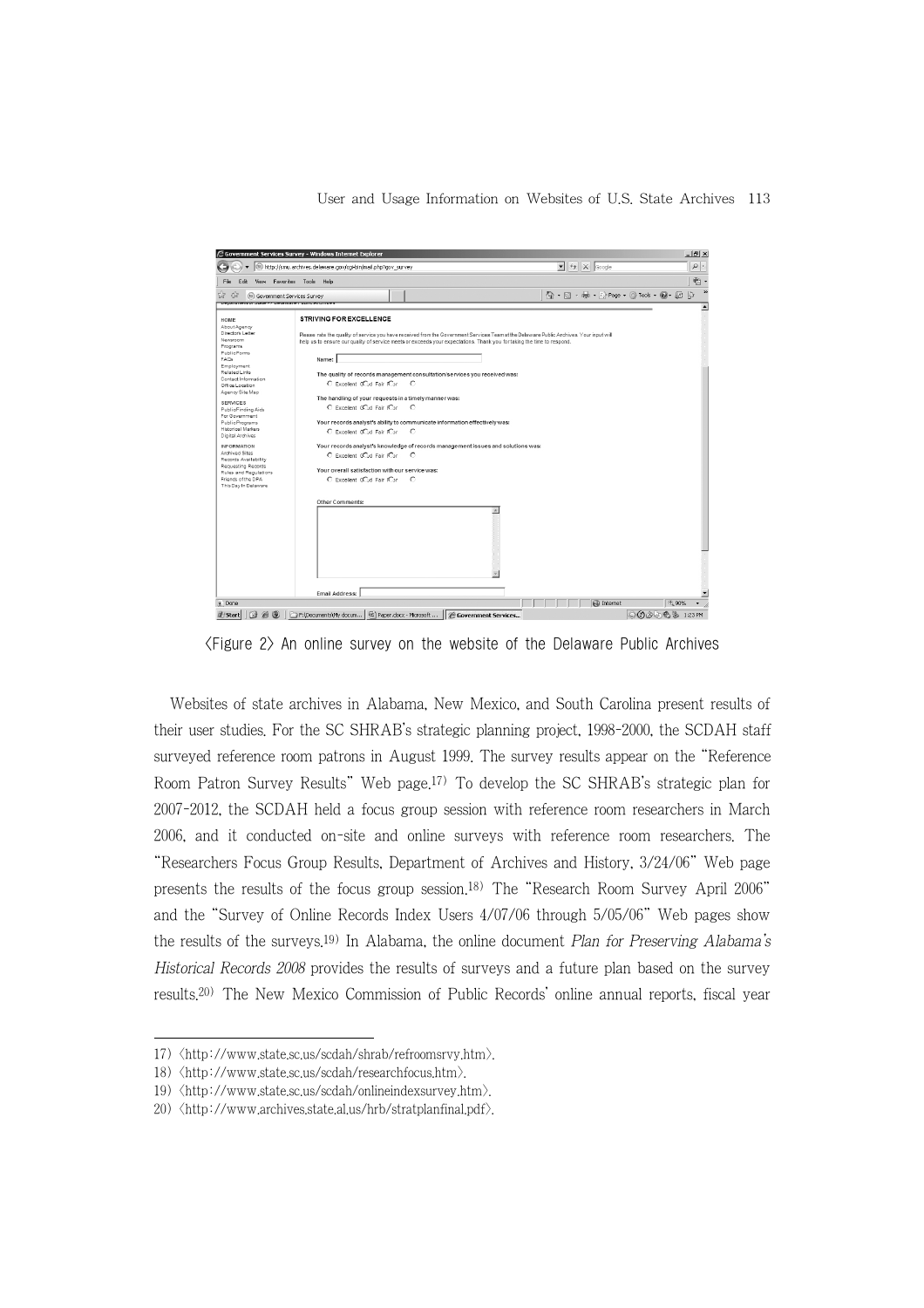2005(July 1, 2004-June 30, 2005) and fiscal year 2004(July 1, 2003-June 30, 2004), briefly present results of each year's customer survey.21)

In some states(Florida, Massachusetts, and New York), the SHRABs investigated historical records users not for a state archives but for the boards themselves. The purposes of the user studies conducted by SHRABs are to assess conditions and find needs in order to develop new strategic plans, to revise current strategic plans, to test the usefulness of a final draft strategic plan, and to prepare for the implementation of a new strategic plan.

#### 5.4 Collecting User and Usage Information through Public Meetings

In addition to user studies investigating historical records users, SHRABs gain citizens' opinions and collaborate with communities by holding public meetings. Websites of a few state archives (e.g., Florida, Idaho, Illinois, Massachusetts, and New York) indicate that their SHRABs held public meetings to create and revise the SHRABs' strategic planning and create awareness of the significance of historical records.22)

## 6. Conclusion

This study is the first to examine how state archives present information on their activities to collect their user and usage information through reference services, Web-based tools, and user studies. The analysis shows that most state archives' websites give little information on the topic, particularly on how state archives utilize the collected user and usage information. Only a few state archives present even a small portion of the actual user and usage data on their websites; this information is usually reserved for state government agencies and not made available to the public.

22) See Florida Department of State. 2000. "Florida's SHRAB Long Range Plan, Continued." Technical Bulletin: The Florida Bureau of Archives and Records Management, 14(1), <http://dlis.dos.state.fl.us/barm/techbull/Jan-Mar00.PDF>; Idaho State Historical Records Advisory Board, 2002, Idaho State Historical Records Advisory Board 2002 annual report., <http://www.idahohistory.net/SHRAB2002annualreport.pdf>; Illinois State Historical Records Advisory Board, [2001], Preserving the records of Illinois' past for the benefit of the present and the future, 2001, <http://www.cyberdriveillinois.com/departments/archives/ishrab/stratpln.html>.

<sup>21) &</sup>lt;http://www.nmcpr.state.nm.us/pubs/annual\_report/annual\_report\_2004.pdf>;  $\langle$ http://www.nmcpr.state.nm.us/pubs/annual\_report/annual\_report\_2005.pdf $\rangle$ .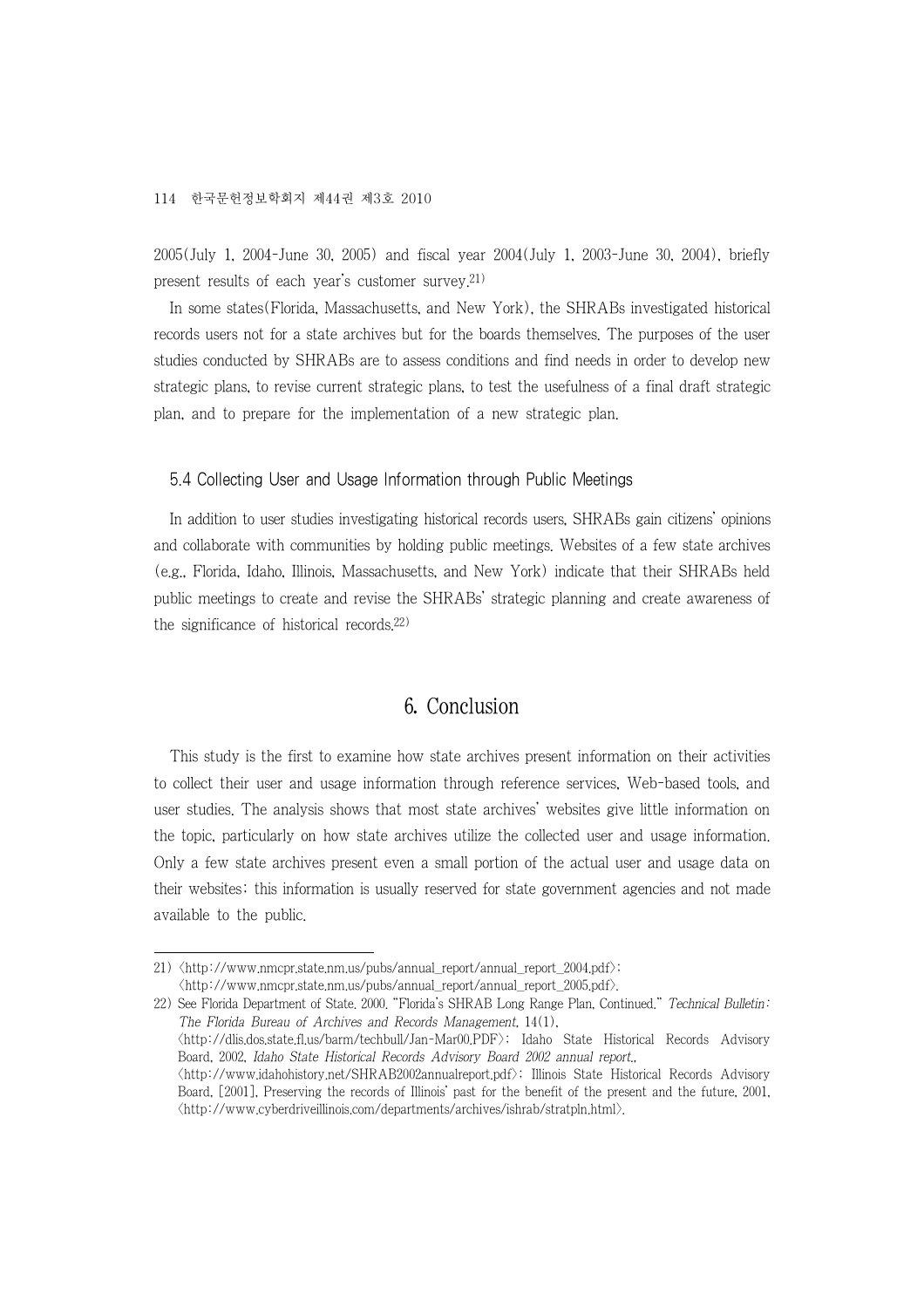#### User and Usage Information on Websites of U.S. State Archives 115

The current websites of most state archives seem to be ineffective for advocacy for two reasons. First, the relationship between a state archives and other government agencies affects how diffusely a state archives' information about collecting user and usage information is distributed across government websites. In most states, this information is not concentrated on the website of a state archives but rather is scattered in websites of related state government agencies. Second, most state archives' websites present user and usage information only in internal documents such as annual reports. They seem to record this material to inform only the staff of their archives and other relevant organizations rather than the public. They keep this information for their own organizational memory and for both internal communication and communication to related organizations.

It is hoped that the results of this study will alert the state archives community to the underuse of a potentially powerful tool for advocacy. State archives need to employ their websites more effectively, in part by showing users how the archives try to meet their needs and improve services through their investigations of archives users and usage. By doing so, state archives can demonstrate the significance of their functions and refine their missions to benefit state governments and the public. Also, better presentation of user and usage investigation could spur the enhancement of the investigatory tools and strategies within the state archives community. Information-sharing between state archives is necessary and useful for the state archives community because they have the same contexts and similar users.

As technology develops, more users will remotely access and contact state archives through their websites, and state archives will have new and more effective tools to collect their user and usage information. Therefore, websites of state archives can be an effective and significant tool for communication between state archives and their users. Future studies should address the nature and amount of information each state archives should provide on its website for public advocacy, accountability, and transparency of its operation.

## Bibliography

[1] Bridges, Edwin C. 1984. "Consultant report: State government records programs." in Weber, Documenting America: Assessing the condition of historical records in the States: Consultant reports presented at the conference of the National Historical Publications and Records